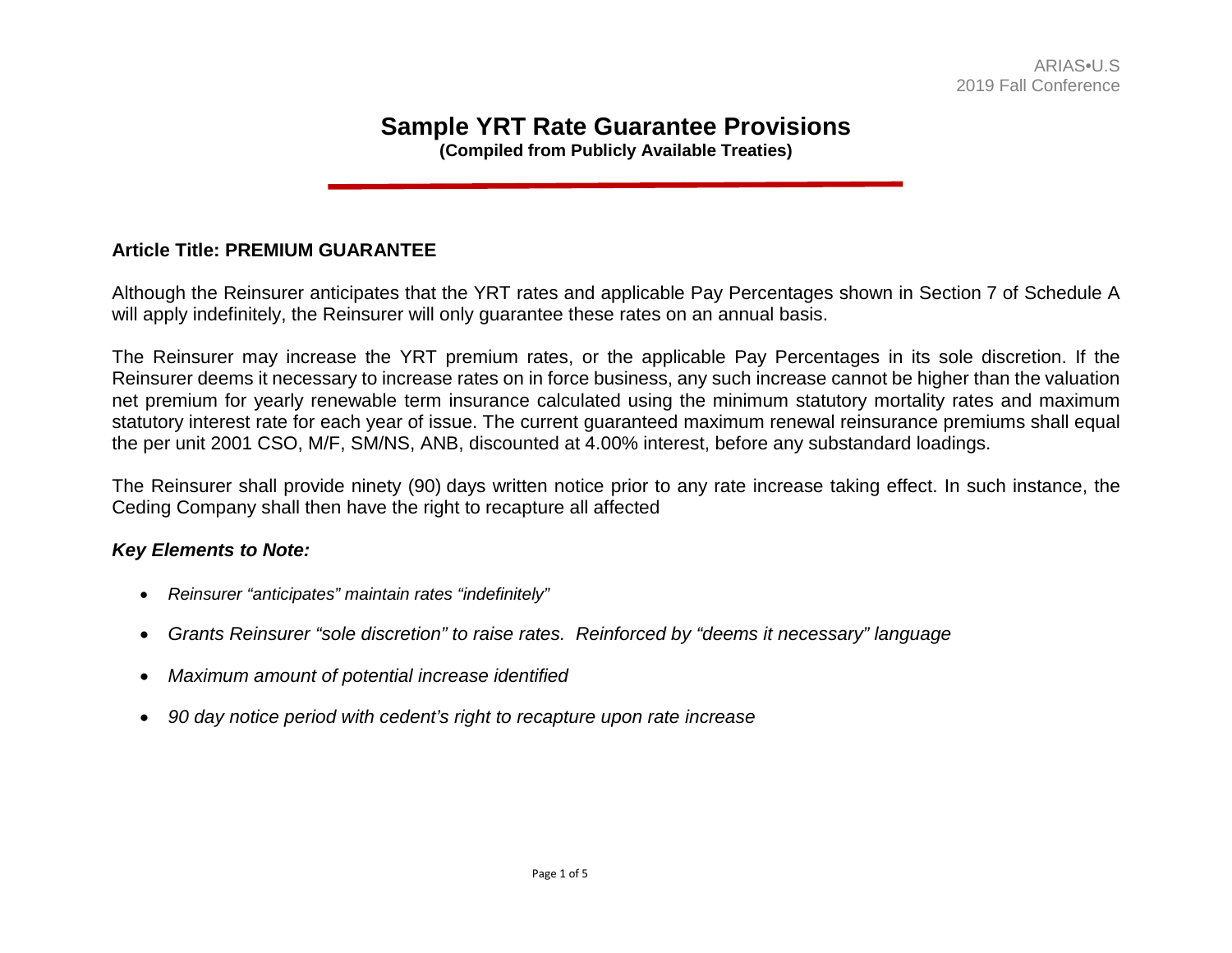#### **Article Title: PREMIUM RATE GUARANTEE**

Although the Reinsurer anticipates that the premium rates in Exhibit D will apply indefinitely, it guarantees only that the premium rates applicable to the business reinsured under this Agreement will not exceed the greater of:

- (1) the reinsurance premium rates specified in Exhibit D; or
- (2) the YRT net premiums at the applicable statutory minimum valuation mortality table and statutory maximum interest rate for the reinsured business.

The Reinsurer does not anticipate holding any deficiency reserves on the business reinsured under this Agreement.

The Reinsurer may raise YRT reinsurance premium rates for existing business only if it raises premium rates on all of the Reinsurer's other YRT reinsurance business with all companies, except for any business on which the Reinsurer is contractually prohibited from raising rates.

If the Reinsurer increases its premium rates for existing business, the Ceding Company may recapture the business affected, in whole or in part, with no recapture fee. In any event, the Reinsurer may not increase rates for either new or existing business until it has given 180 days advance written notice to the Ceding Company. The Reinsurer's rate increase or the Ceding Company's recapture, as applicable, takes effect on the anniversary of each policy covered by this Agreement following the 180 day notice period.

- *Reinsurer "anticipates" maintaining rates "indefinitely"*
- *Maximum amount of potential increase identified*
- *Specific reference to deficiency reserve issue*
- *Reinsurer can only raise rates if it raises rates on all its other YRT business*
- *180 day notice period with cedent's right to recapture upon rate increase*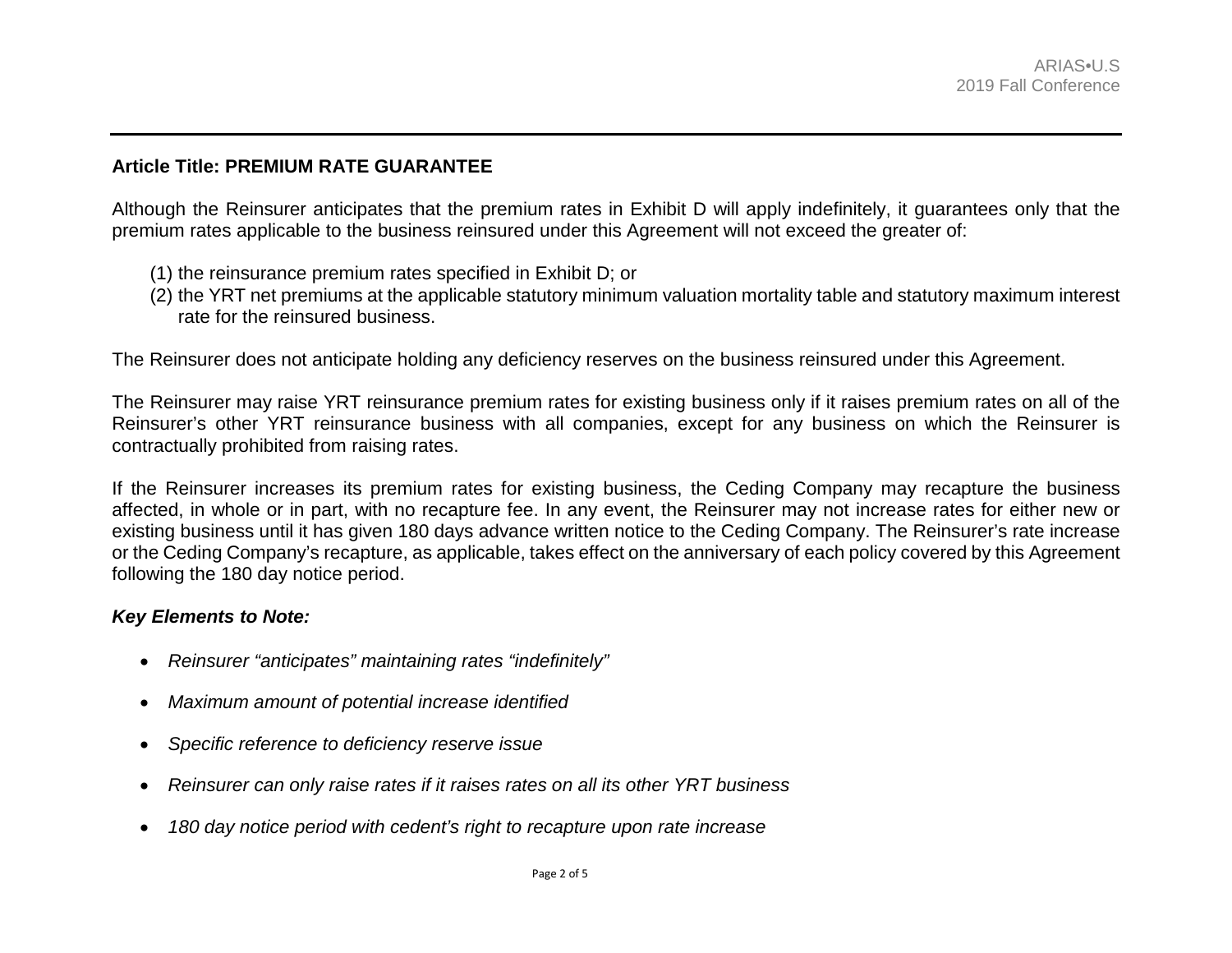# **Article Title: RATE GUARANTEE**

YRT rates are guaranteed not to exceed the one-year term rate calculated using the appropriate guaranteed interest assumption and the 2001 Commissioner's Standard Ordinary Smoker/Non-smoker, Sex Distinct Mortality Table. In addition, the Reinsurer guarantees not to raise the YRT rates unless they raise YRT rates by a like amount on all their comparable YRT reinsurance business written during the calendar years while this Agreement is open for new business, or unless the Company raises the cost of insurance charges in which case the Reinsurer would raise its rates proportionally. In addition, this guarantee is contingent upon the Company adhering to the underwriting standards and any other treaty terms that have been presented as part of the basis of this Agreement.

- *No "anticipation" of maintaining rates*
- *Maximum amount of potential increase identified*
- *Reinsurer can only raise rates if it raises rates by a "like amount" on all its other "comparable" YRT business "written during the calendar years while this Agreement is open for new business" or if cedent has raised cost of insurance charges (in which case Reinsurer can raise rates proportionally)*
- *Guarantee contingent on Company adhering to underwriting standards and other treaty terms*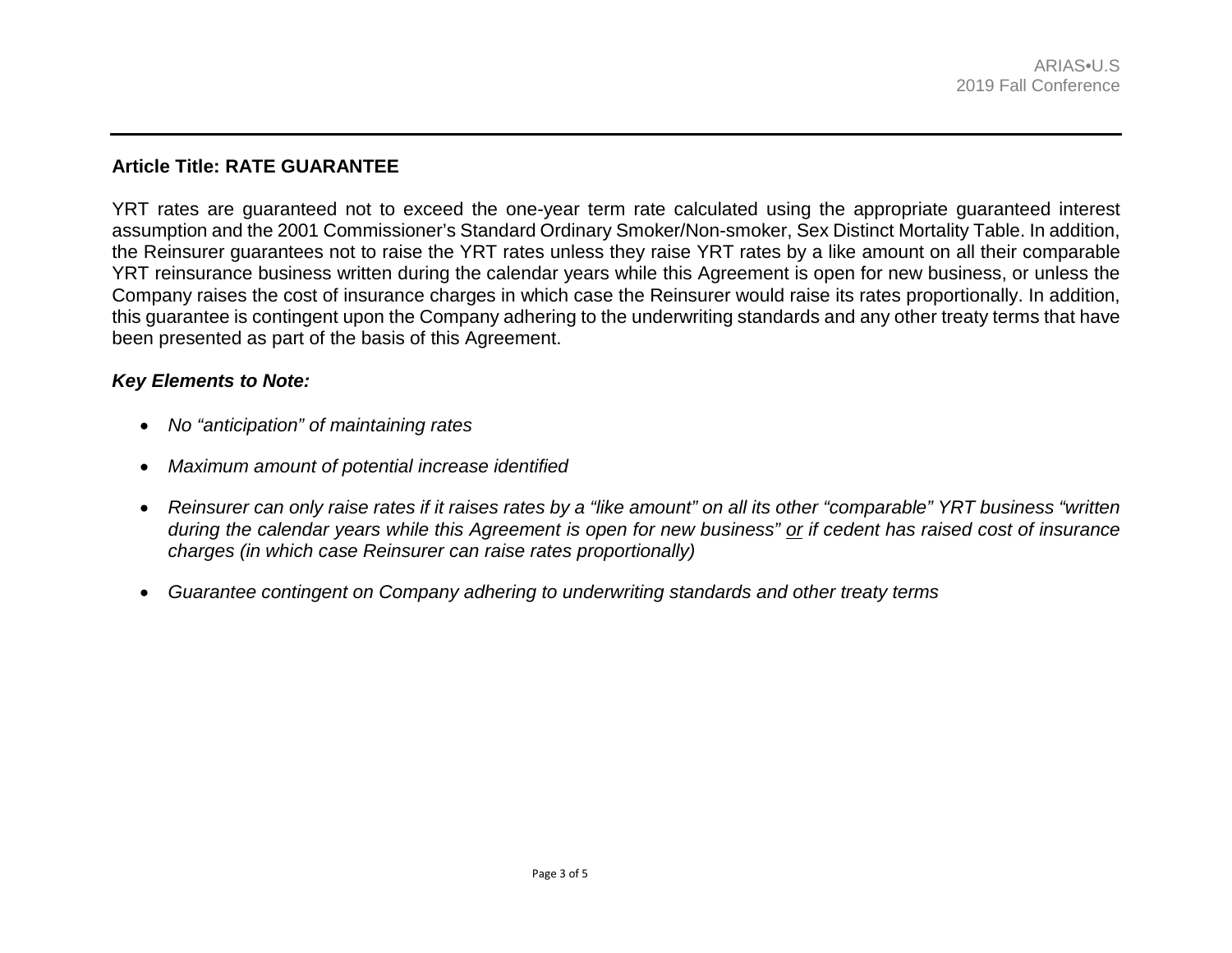# **Article Title: PREMIUMS**

The Life Reinsurance rates contained in this Agreement are guaranteed for one year, and the REINSURER anticipates continuing to accept premiums on the basis of these rates indefinitely. If the REINSURER deems it necessary to increase rates, such increased rates cannot be higher than the valuation net premiums for annually renewable term insurance calculated using the minimum statutory mortality rates and maximum statutory interest rate for each year of issue.

#### *Key Elements to Note:*

- *Reinsurer "anticipates" maintaining rates "indefinitely"*
- *Rates can be changed if Reinsurer "deems it necessary"*
- *Maximum amount of potential increase identified*

# **Article Title: REINSURANCE PREMIUMS, ALLOWANCES AND PREMIUM TAXES**

The REINSURER anticipates the indefinite continuation of the reinsurance premiums at the rates shown in Exhibit D for all cessions to which these rates apply. However, if any renewal premium rate is less than the net premium rate based on the 1980 CS0 Table (or related smoker and non-smoker tables) at the interest specified in the Standard Valuation Law for the applicable mortality rating, then, in that event, only the latter rate will be guaranteed

If the CEDING COMPANY increases the mortality charges of the underlying insurance, it shall promptly inform the REINSURER. In this event the REINSURER shall have the right to renegotiate the reinsurance premiums.

- *Reinsurer "anticipates" maintaining rates "indefinitely"*
- *Maximum amount of potential increase identified*
- *Increase in mortality charges of the underlying insurance permits Reinsurer to renegotiate*